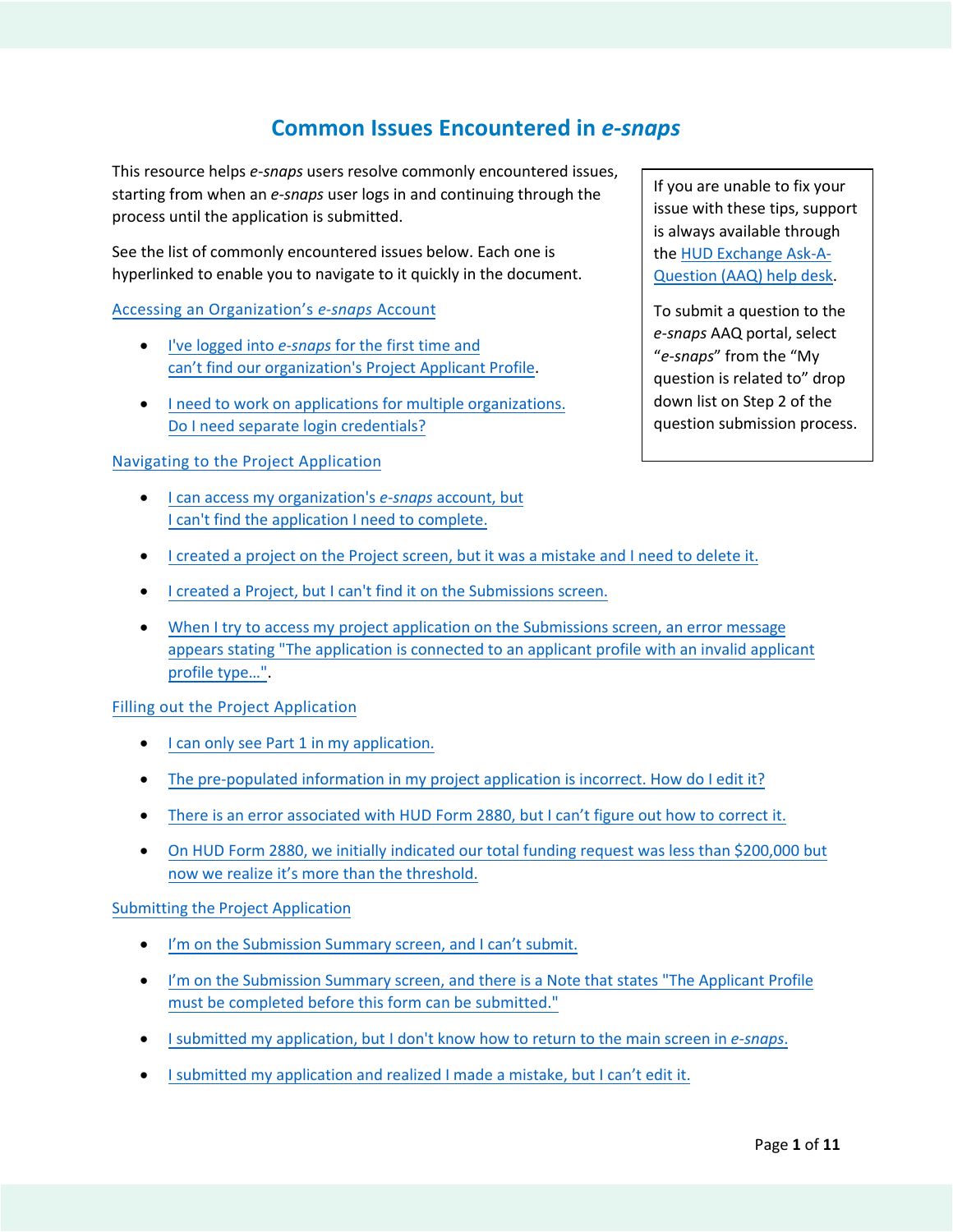## <span id="page-1-0"></span>**Accessing an Organization's** *e-snaps* **Account**

## *I've logged into e-snaps for the first time and can't find our organization's Project Applicant Profile.*

Each person who will access *e-snaps* must have a user profile and set up a username and password. If this is your first time accessing *e-snaps*, go to the *e-snaps* [log in page](https://esnaps.hud.gov/grantium/frontOffice.jsf) and select "Create Profile" from the left menu, and then complete the fields on the screen, which include creating your own username and password. Once completed, this enables your access to *e-snaps*. However, this does not allow access to enter or change information related to your organization's information or to complete applications. Only an individual who is *associated* with the organization as a Registrant (also referred to as a registered user) has the ability to enter information in the Applicant Profile and applications associated with the organization. To gain access allowing you to enter or change information, one of the following must also be completed:

- If someone in the organization currently has access to the organization's *e-snaps* account, that person can give you access. Review the following resource for information: [Give Staff Access to](https://files.hudexchange.info/resources/documents/Give-Staff-Access-to-Your-Organizations-e-snaps-Account.pdf) [Your Organization's](https://files.hudexchange.info/resources/documents/Give-Staff-Access-to-Your-Organizations-e-snaps-Account.pdf) *e-snaps* Account
- If no one can access the organization's *e-snaps* account, you must request access by submitting a letter to the *e-snaps* AAQ desk. Review the following resource for information: [Request Access](https://files.hudexchange.info/resources/documents/Request-Access-to-Your-Organizations-e-snaps-Account.pdf) [to Your Organization's](https://files.hudexchange.info/resources/documents/Request-Access-to-Your-Organizations-e-snaps-Account.pdf) *e-snaps* Account

## *I need to work on applications for multiple organizations. Do I need separate login credentials?*

No. You need only one login credential—only one username and password—regardless of your role, how many applications there are, or the number of organizations with which you are working.

When you log into the *e-snaps* system, you will see an "Applicant" field at the top of the screen. This field identifies the organization's account in which you are working. If you are associated with only one organization's *e-snaps* account, the field is static.

If you have *e-snaps* access to more than one organization's account, you will see a dropdown menu listing the organizations with which you are associated. Examples of access to multiple organizations include a person who represents both the Collaborative Applicant and project applicant(s) (i.e., UFA-designated Collaborative Applicant,

| A temper                                                                                          |         | Applicant: Project Applicant 2020 (202020208) v.<br>Project Applicant 2020 (2020/20208) |                   |                         | <b>Applicants</b> |
|---------------------------------------------------------------------------------------------------|---------|-----------------------------------------------------------------------------------------|-------------------|-------------------------|-------------------|
| <b>Right Office Portal</b>                                                                        | Ø       | Pentect Applicant A (200320081)                                                         |                   |                         |                   |
| <b>CO</b> public                                                                                  | Childre | Test Organization 1 (200320071)                                                         | <b>Icant Name</b> | <b>Applicant Number</b> |                   |
| My Account<br>Change Password                                                                     |         | Test Organization 180 (180100100)<br>Test Organization 2 (100300720)                    | & Registers 2020  | 202020208               |                   |
| W workspace                                                                                       |         |                                                                                         |                   |                         |                   |
| Apolicante<br><b>Curding Ossertungs</b><br><b>Cantervations</b><br><b>Drebocts</b><br>Submissions |         |                                                                                         |                   |                         |                   |
| <b>Q</b> Groot W                                                                                  |         |                                                                                         |                   |                         |                   |

sole recipient applicant), or a person within the Collaborative Applicant who has access to the CoC Application and CoC planning project application, or a person who is under contract with the CoC to facilitate the local competition process. Regardless, if your role includes access to both the CoC Application and project applications, you need only one *e-snaps* username and password to access both.

This Applicant field and dropdown feature appears when working on the Applicants, Funding Opportunity, Projects, and Submissions screens. Only the items (e.g., Projects, Applications) pertaining to the Applicant listed in the field appear on the screen.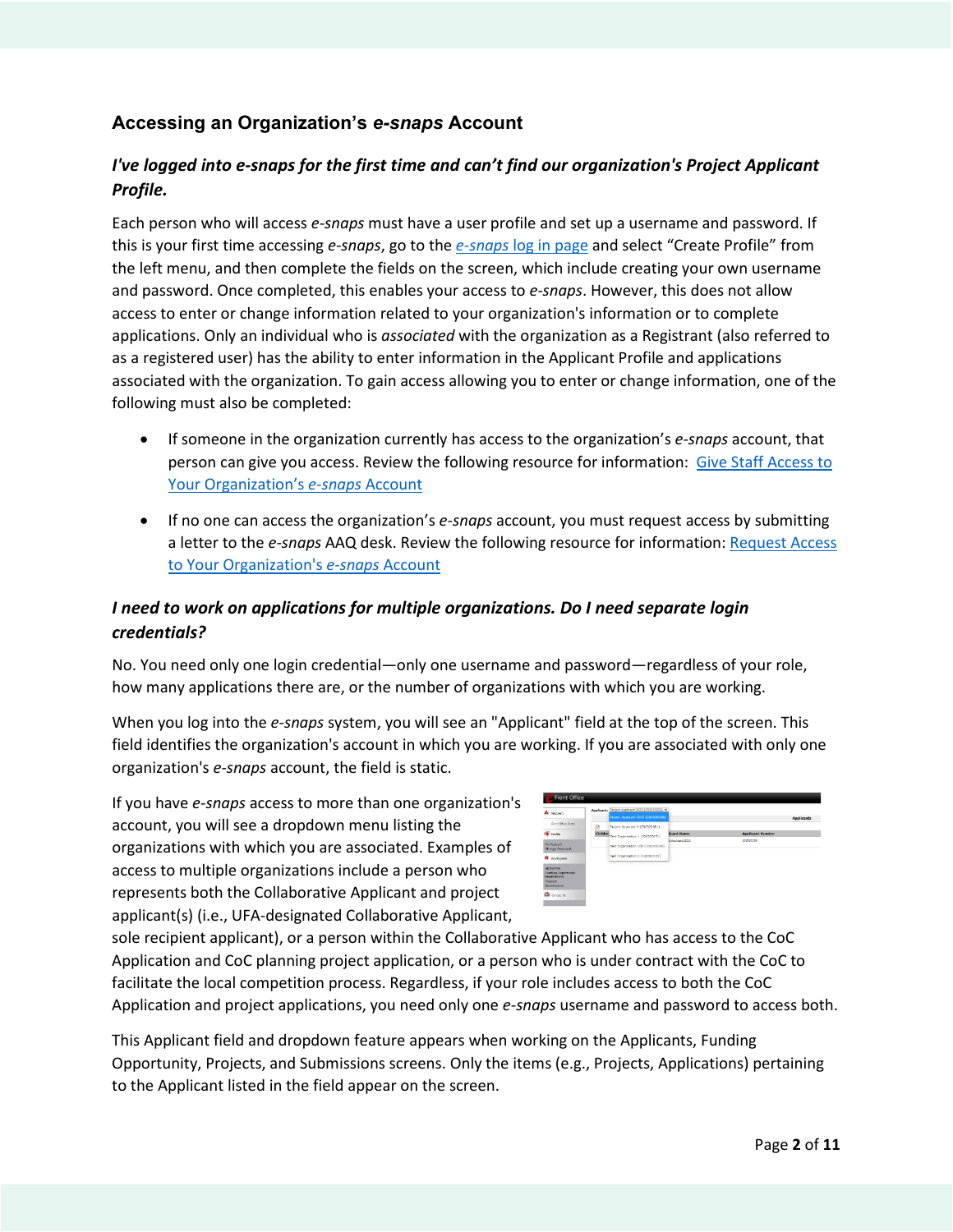## <span id="page-2-0"></span>**Navigating to the Project Application**

## *I can access my organization's e-snaps account, but I can't find the application I need to complete.*

There are four steps you need to complete to access your project.

- Complete the Project Applicant Profile.
- Register for the correct Funding Opportunity.
- Create a Project.
- Access the application by selecting Submissions on the left menu bar.

After going through the first three steps, users often assume they can access the application on the Projects screen, but you need to access the project application from the "Submissions" screen. Submissions" refers to both submitted project applications and project applications that are in progress, regardless of whether they will ultimately be submitted.

There are three resources in the *e-snaps* [201 Toolkit](https://www.hudexchange.info/resource/6171/esnaps-201-toolkit/) to guide you through the process of accessing the CoC Program project application in *e-snaps*--a video, its transcript, and an instructional document with screenshots.

## *I created a project on the Projects screen, but it was a mistake and I need to delete it.*

You cannot delete a project in *e-snaps*; however, you can follow the instructions below to rename a project:

- Log in to *e-snaps*.
- Select "Projects" in the left menu bar.
- Find the project you want to rename.
- Select the icon next to it (it resembles a magnifying glass).
- On the "Project Details" screen that appears, in the "Project Name" field, rename the project.
- Select the "Save" or "Save and Back" button.

Ideally, the renewal project name should match the name on the current grant agreement or grant agreement, as amended. For example, if the project name for the current grant agreement is ABC Housing, HUD expects the renewal Project name to be ABC Housing, not ABCH or Housing ABC.

It is permissible to add the year if you prefer such as ABC Housing 2020 or ABC Housing FY20, etc.

### *I created a Project, but I can't find it on the Submissions screen.*

There are a couple ways to find your project on the Submissions screen.

Option 1: "Project Name" dropdown menu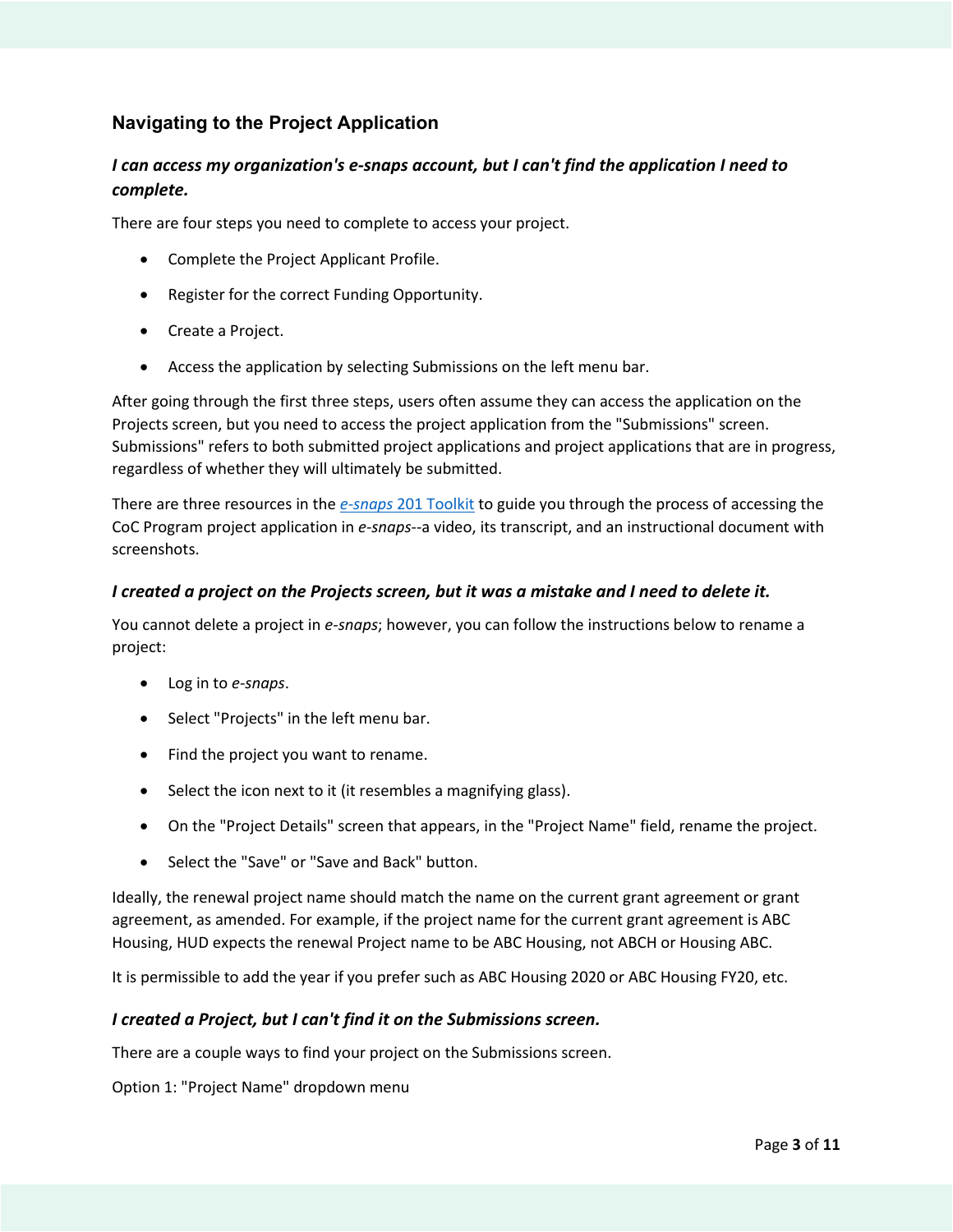<span id="page-3-0"></span>This method can be particularly helpful if your organization has many projects, often with similar names, because you can see the project names together in a list, rather than scrolling through screens.

- Review the "Project Name" dropdown menu in the "Submissions Filters."
- Select the project. Select the "filter" button.
- The project will appear on the screen.

Option 2: "Funding Opportunity Name / Step Name" column

Review the list of projects on the screen and use the "Funding Opportunity Name / Step Name" column to identify the project with the correct fiscal year and application type.

Option 3: Select additional filters

If you still do not see the project on the Submission screen, try using other filters.

- Select the "Clear Filters" button to the top left side of the filters on the screen. Confirm the filters are clear. The default should be as follows (but do not worry if these are slightly different; you can change them):
	- o Applicant Project Name: All projects
	- $\circ$  Date Submitted: blank calendar date [There are two fields. The first one is just a dropdown that includes options like "Before," "On," etc. which is a reference to "Before the date in the calendar field, "On the date in the calendar field," etc. Since you are starting out with a blank calendar field, the first one isn't relevant.]
	- o Project Status: Open Projects
	- o Submission Value: Latest Version
	- o Associate Type: All
- If you still cannot locate the project name (some people have very long lists), adjust the other filters. At this point, it may be helpful to add a date in the Date Submitted field.

*When I try to access my project application on the Submissions screen, an error message appears stating "The application is connected to an applicant profile with an invalid applicant profile type. The application must be connected to an applicant profile with a "Project Applicant" profile type. To correct this error and submit the application, either (a) change the applicant profile type in the applicant profile to "Project Applicant", or (b) complete a separate applicant profile with the applicant profile type "Project Applicant".* 

In the Applicant Profile, screen 1. Profile Type, you have the option to choose "Project Applicant" or "Collaborative Applicant." When you want to complete a project application, the Applicant Profile must identify the organization as a "Project Applicant."

• Navigate to the Applicants screen.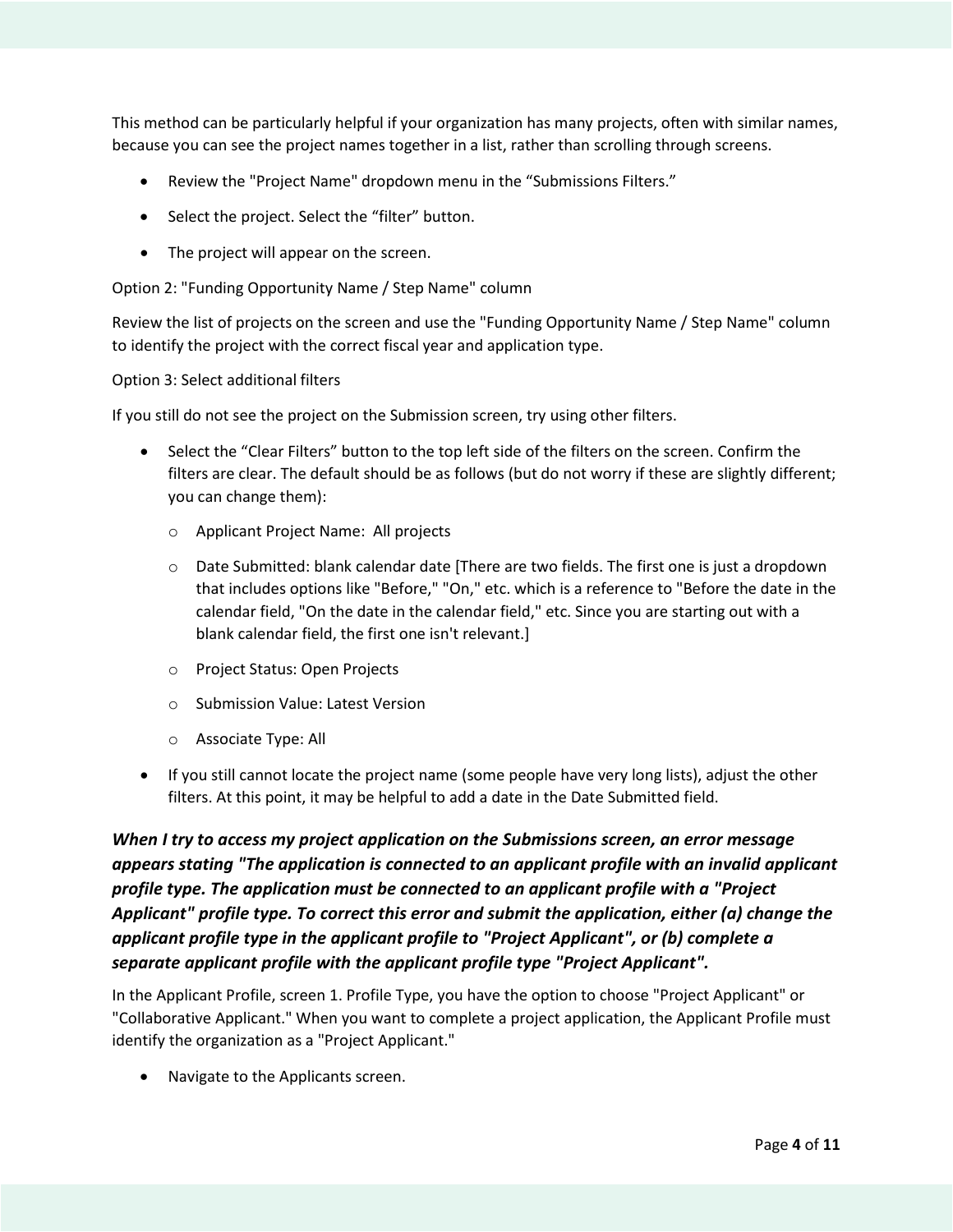- <span id="page-4-0"></span>• Select the folder next to the organization's Applicant name.
- On screen 1. Profile Type, make sure "Project Applicant" is selected.
- If it is not, update the Applicant Profile by following the instructions in this resource: [Update](https://files.hudexchange.info/resources/documents/Updating-the-Applicant-Profile.pdf) [the Applicant Profile in Edit-Mode](https://files.hudexchange.info/resources/documents/Updating-the-Applicant-Profile.pdf)

Some organizations function both as the Collaborative Applicant for the CoC and as a Project Applicant during the CoC Program Competition. These organizations need two separate Applicant Profiles to differentiate between the two roles—a CoC Applicant Profile and a Project Applicant Profile.

If your organization has both roles, and you submitted the CoC Registration and CoC Consolidated Application, as well as one or more project applications, you should see two (2) Applicants in the Applicant dropdown menu at the top left side of the screen. Please ensure you are working under the correct applicant profile by selecting the name of your organization from the "Applicant" dropdown menu at the top of the screen.

You can determine which Applicant submitted the CoC Registration and CoC Application last year and which one submitted the project application by following these instructions:

- Take note of the Applicant in the Applicant field.
- Select "Submissions" on the left menu bar.
- Select "All Projects" from the "Project Status" dropdown.
- Identify whether the projects are for the Collaborative Applicant (e.g., CoC Registration, CoC Consolidated Application) or the Project Applicant (project applications, APRs).

If you cannot find the Applicant Profile you need, or if the CoC and Project Applicant projects are mixed up on the Submissions screen, please submit a ticket to the [HUD Exchange Ask-A-Question \(AAQ\) help](https://www.hudexchange.info/program-support/my-question/)  [desk.](https://www.hudexchange.info/program-support/my-question/)

## **Filling out the Project Application**

## *I'm filling out the Project Application, but I can only see Part 1. Where is everything else?*

You will need to complete all required fields and check the appropriate box, when applicable, located toward the bottom of certain screens in Part 1: SF-424. This part of the project application is an embedded version of the required HUD Forms (e.g., SF-424 HUD-2880) and must be fully completed before you will see the actual project application.

If you think all the screens in Part 1: SF-424 are completed and you still cannot see the application screens, check the Submission Summary screen to see if there is an indication that something is incomplete, such as:

- A "please complete" notation in the list of screens
- A red "X" next to the screen name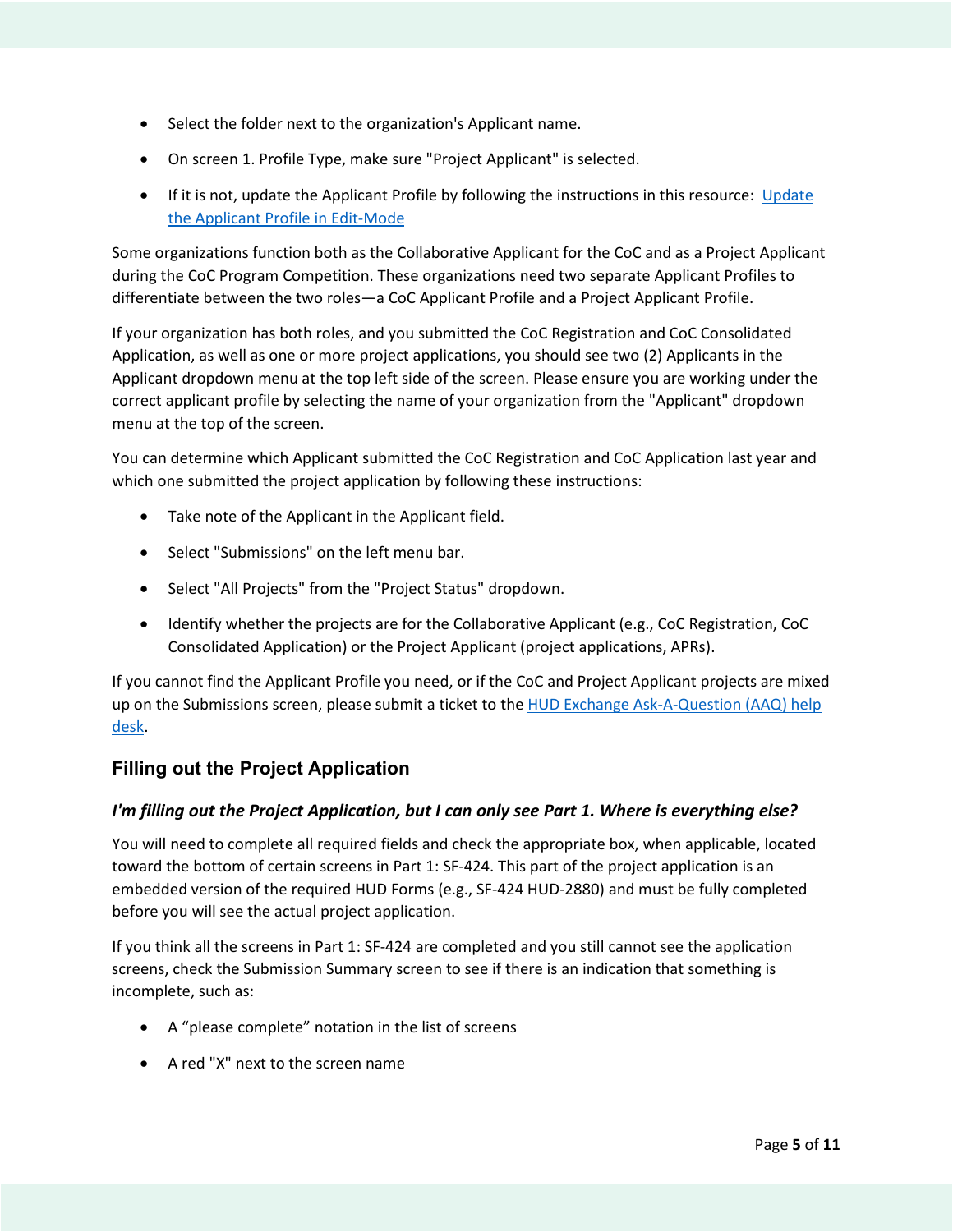<span id="page-5-0"></span>• A note describing an error (notes are located between the list of screens and the navigational buttons)

Navigate to the screen identified as needing additional information and review the information to ensure completeness, paying close attention to all items marked with an asterisk, including the checkbox, if applicable. Once you have completed the missing information, select "Save." Once Part 1 is fully completed, Part 2 will appear.

## *The pre-populated information in my project application is incorrect. How do I edit it?*

Some data may pre-populate from the Project Applicant Profile (i.e., *e-snaps* will bring it forward). If that happens, first review the pre-populated data. If any information is incorrect, you must go back and correct it in the Project Applicant Profile. Here are the steps to fix this issue:

- If you are in the project application and you need to update the Project Applicant Profile:
	- $\circ$  If you entered or updated information on the project application screen, make sure to select "Save" before taking the next step; otherwise, you will need to reenter or update the information again.
	- o Select "Back to Submissions List."
	- o Select "Applicants" on the left menu bar and select the orange folder next to the Applicant name.
	- o Navigate to the Submission Summary page and click the "Edit" button.
	- o Make the corrections as needed (e.g., change the information of the Authorized Contact) and select "Save" at the bottom of the screen after you make each revision.
	- $\circ$  Once you have made the necessary correction(s) to your Project Applicant Profile, continue to the "Submission Summary" screen and select "Complete."
	- o Select "Back to Applicants" in the left menu bar.
	- o Select "Submissions" in the left menu bar to return to the project application.
	- $\circ$  Navigate to the project application screen where you discovered the incorrect information. You should now see the corrected information.
- If the corrected information does not populate the project application, do the following:
	- o Log out of *e-snaps*.
	- $\circ$  Log back in and navigate to the screen in the Applicant Profile where information needs to be corrected.
	- o Navigate to the "Submission Summary" screen, select the "Edit" button at the bottom of the screen, and navigate to the screen where the information is located.
	- $\circ$  If the information is incorrect, correct it and save it. If the information is correct, then edit something that is incorrect, save it, then change it back to the correct entry, and save it.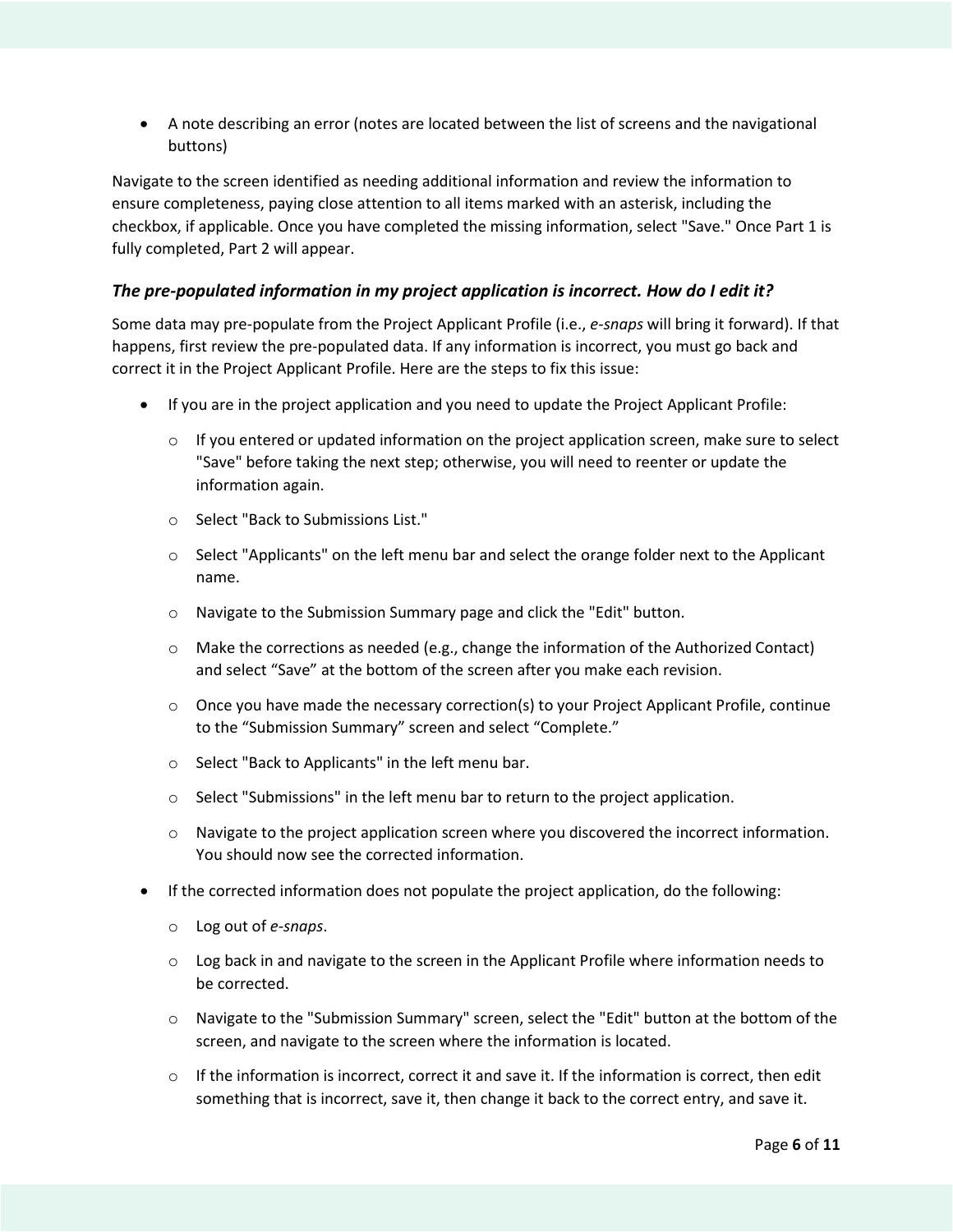- <span id="page-6-0"></span>o Navigate to the "Submission Summary" and select "Complete.
- o Log out of *e-snaps*.
- o Log in again.
- o Navigate to the project application. You should now see the corrected information.

### *There is an error associated with HUD Form 2880, but I can't figure out how to correct it.*

There is a connection between the HUD Form 2880 screen in the Project Applicant Profile and the one that is included in each project application.

In the Project Applicant Profile, on the HUD Form 2880 screen, you are asked whether the total amount that you're requesting/receiving is more than \$200,000. This question refers to the total funding for all project applications, not just a single project. Therefore, if your organization is submitting several project applications, you will need to add the funding request amounts from each application to determine if the total funding request for your organization totals \$200,000 or more before selecting the answer to this question.

Depending on whether you answer "No" or "Yes," there may be additional questions to answer.

*e-snaps* pre-populates your responses in the project application.

See the resourc[e How to Complete the HUD Form 2880 in](https://www.hudexchange.info/resource/5595/how-to-complete-the-hud-form-2880-in-e-snaps/) *e-snaps* for more information.

## *We initially chose "No" in the Project Applicant Profile on the HUD Form 2880 screen indicating that we are not requesting/receiving more than \$200,000; now that we are filling out our project application budgets, we realize that we are above that threshold and that the total amount that we're requesting this year is more than \$200,000.*

This situation can trigger an error message on the Submission Summary screen that the Applicant Profile is not complete.

In the Project Applicant Profile, on the HUD Form 2880 screen, you are asked whether the total amount that you're requesting/receiving (for all project applications, not just a single project) is more than \$200,000.

If you answered "No," you would have moved along in the process and started filling out your project applications.

While you're filling out your application budgets, *e-snaps* is keeping track of the total budgets for each project and adding them together. In other words, if your organization is submitting two or more project applications (which includes renewal, new, CoC planning, and, if applicable, UFA Costs), as you complete each project application, *e-snaps* is adding the funding request for each individual project application behind the scenes.

#### **Example:**

You are submitting two project applications—one renewal at \$150,000 and one new at \$60,000.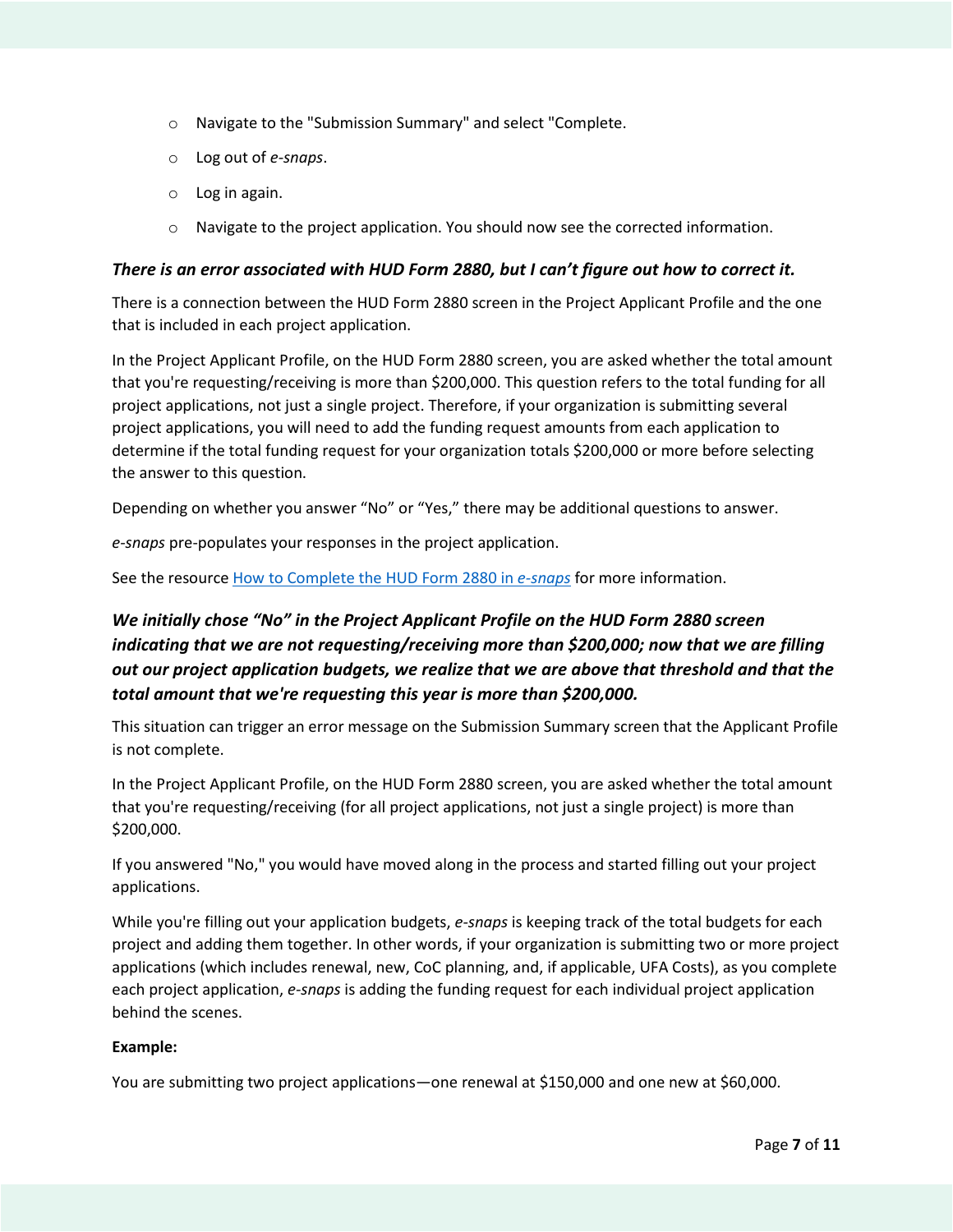<span id="page-7-0"></span>When you initially completed the HUD-2880 in the Project Applicant Profile, you were only thinking of the renewal project and answered the question based on the renewal amount. You were able to complete and submit the renewal project application with no issues, but now you are attempting to submit the new project application with the \$60,000 funding request. The system will not allow you to submit the new project application until you update the HUD 2880 in the Project Applicant Profile to reflect your organization is requesting \$200,000 or more in federal funds.

In this scenario, once you start a project application and fill out a budget that takes you over the threshold, *e-snaps* will flag an error on your Project Applicant Profile HUD Form 2880 screen because the answer "No" is now incorrect. The total budgets are more than \$200,000 and you need to select "Yes" instead and answer a series of questions. *e-snaps* determines that the Project Applicant Profile is no longer complete.

To update and complete the Project Applicant Profile, the Applicant Profile must be in "edit mode." If you navigate to the Submission Summary screen and there is a "Complete" button, then you are already in edit-mode. If you see the "Edit" button, you will need to click it to place the Project Applicant Profile in edit-mode. Please see this resource for more information: [Update the Applicant Profile in Edit-Mode](https://files.hudexchange.info/resources/documents/Updating-the-Applicant-Profile.pdf) 

Once you are in edit-mode, correct the necessary field in the Applicant Profile, and select the "Complete" button, when you go to your project application, the information should have updated from the Applicant Profile.

See the resourc[e How to Complete the HUD Form 2880 in](https://www.hudexchange.info/resource/5595/how-to-complete-the-hud-form-2880-in-e-snaps/) *e-snaps* for more information.

## **Submitting the Project Application**

## *I'm on the Project Application Submission Summary screen, and I can't submit.*

Applicants may encounter issues when trying to submit their project application.

If the "Submit" button is gray (i.e., "grayed-out"), it is not active, and you cannot select it. The system will not allow you to submit your application at this time. The "Submit" button will appear gray if information is missing on any of the required project application forms or in the Applicant Profile.

Review your Submission Summary screen to determine which project application screen(s) need to be completed. Look for the following:

- A "please complete" notation in the list of screens
- A red "X" next to the screen name
- A note describing an error (notes are located between the list of screens and the navigational buttons)

## *"Please complete"*

For any item(s) that has a "Please Complete" notation, either select the link under the "Page" column or select the item on the left menu bar.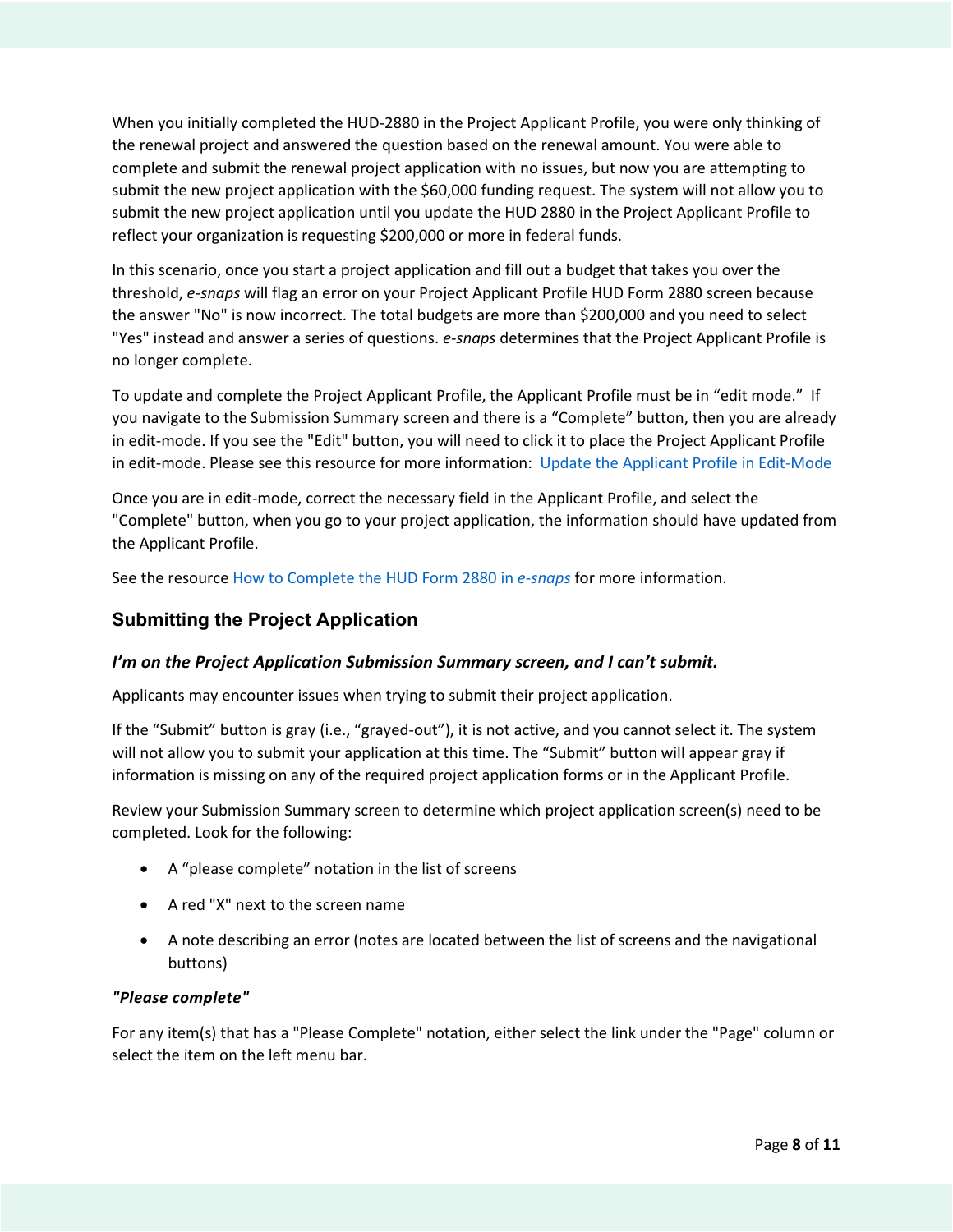- <span id="page-8-0"></span>• Complete the screen, saving the information on each screen before you navigate to a different screen.
- Return to the Submission Summary screen and confirm the "Last Updated" column identifies a date for that screen.

## *Red "X"*

A red "X" indicates a section on the screen indicated is incomplete. A red "X" will prohibit you from submitting. For each screen that is required, you need a green checkmark. Either select the link under the "Page" column or select the item on the left menu bar to get to that screen to review each question ensuring you have provided a response.

## *Notes*

Look to see if there is a "Notes" section at the bottom of the submission page. Notes are not a standard section on the "Submission Summary" screen, so you will not see this all the time.

- If Notes appear on the screen, they are located under the two-column list and above the navigational buttons.
- The Notes provide information on the errors in the project application. Some Notes include a link to the applicable form and error(s).

Once there are no items with "Please Complete" and no red "X" marks or notes, the "Submit" button, located at the bottom of the screen under the navigation buttons, will be active for you to select and submit your application.

## *I'm on the Project Application Submission Summary screen, and there is a Note that states "The Applicant Profile must be completed before this form can be submitted."*

There are situations when you complete the Applicant Profile, access the project application, fill out all the applications screens, and then, when you try to submit it, you see a message on the Submission Summary screen that the Applicant Profile is not complete.

You need to follow these steps:

- Log out
- Log in
- Select Applicants in the left menu bar
- Click on the folder next to the organization's Applicant name
- On screen 1. Profile Type, make sure it states "Project Applicant"
- Navigate to the Submission Summary screen
- Review the screen to see if there are any red "X's or error notes at the bottom of the screen
- Navigate to the applicable screen, complete the screen, and save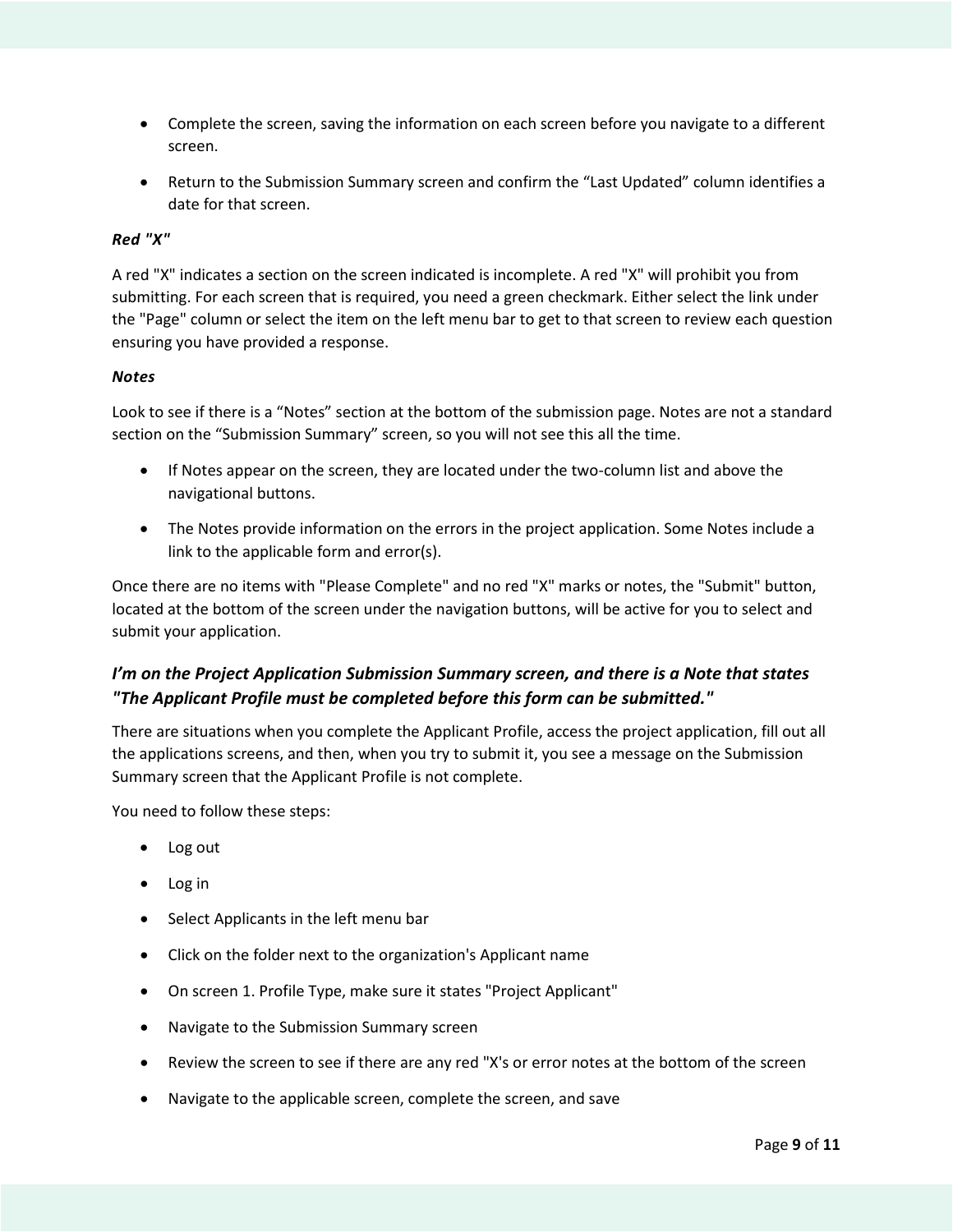- <span id="page-9-0"></span>• Go back to the Submission Summary screen - you should be able to select "Complete"
- Log out
- Log in
- Go to Submissions in the left menu bar
- Find your project and click on the folder to access it again
- Navigate to the Submission Summary screen
- Select the "Submit" button

## *I submitted my application, but I don't know how to return to the main screen in e-snaps?*

To return to the main screen in *e-snaps*, select the "Back to Applicants" link at the bottom of the left menu bar.

## *I submitted my application and realized I made a mistake, but I can't edit it.*

If changes need to be made to the project applications, the Collaborative Applicant will send the project back to the Project Applicant. Project Applicants may need to change the project application if they find an error or if the Collaborative Applicant requests that a change be made to one or more of the formlets. The following action steps must be taken by the Collaborative Applicant and Project Applicant.

| <b>Step</b> | Who                        | <b>Description</b>                                                                                                                                                                                                                                        |  |  |
|-------------|----------------------------|-----------------------------------------------------------------------------------------------------------------------------------------------------------------------------------------------------------------------------------------------------------|--|--|
| 1.          | Either one                 | If a submitted project application needs to be changed, contact must be made                                                                                                                                                                              |  |  |
|             |                            | between the Project Applicant and the Collaborative Applicant outside of<br>e-snaps (via email or phone).                                                                                                                                                 |  |  |
|             |                            | If a Project Applicant determines that a change to the project<br>application is necessary, the Project Applicant should contact the<br>Collaborative Applicant and request that it "send," or release, the<br>project application back to the Applicant. |  |  |
|             |                            | If the Collaborative Applicant requests a change, the Collaborative<br>$\bullet$<br>Applicant should contact the Project Applicant and provide the<br>information that needs to be changed.                                                               |  |  |
| 2.          | Collaborative<br>Applicant | The Collaborative Applicant will notify the Project Applicant outside of e-snaps<br>(via email or phone) that the project application has been sent back for<br>changes.                                                                                  |  |  |